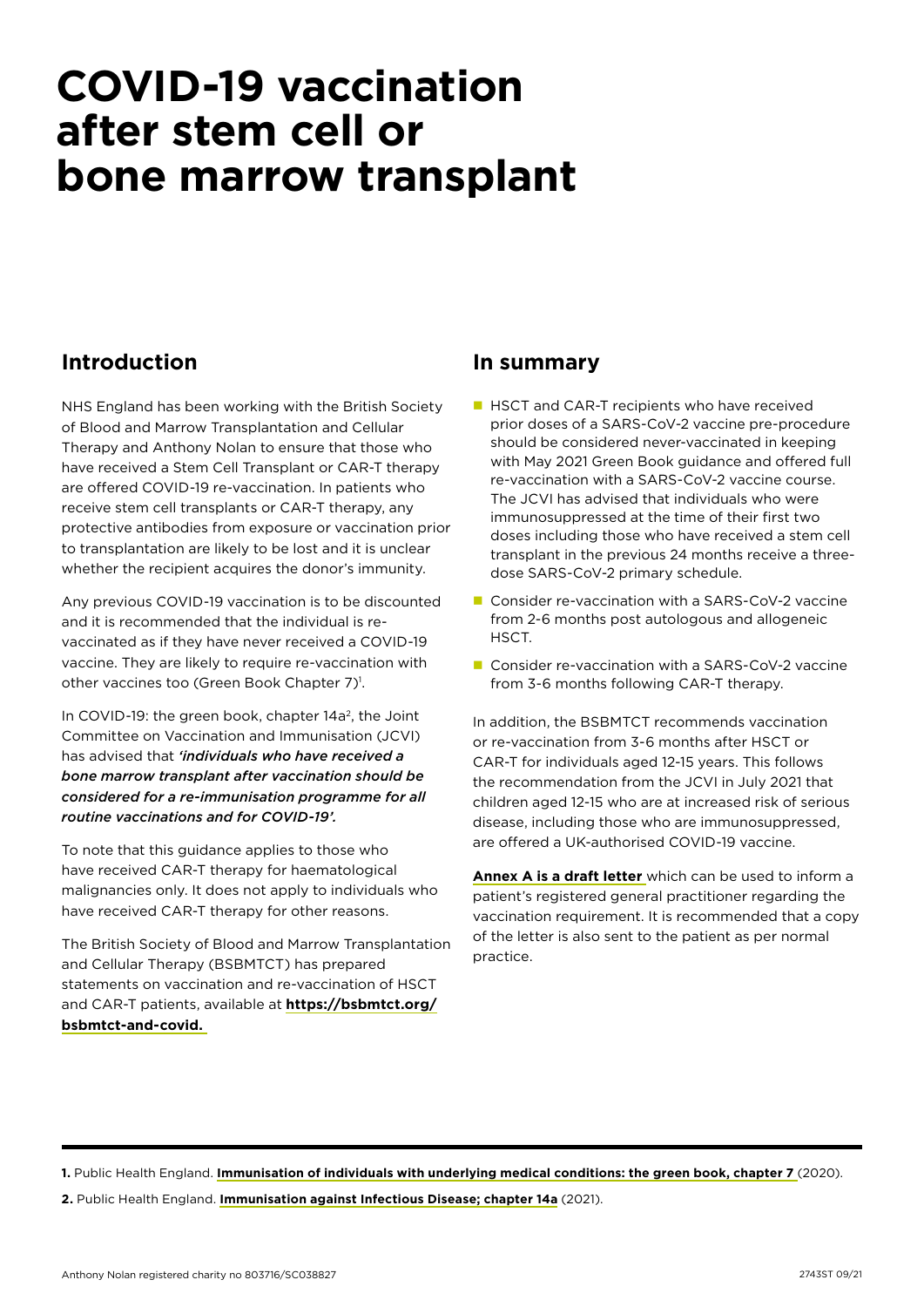<span id="page-1-0"></span>Dear [insert Name of Patient's GP here],

**Important information reference – COVID-19 vaccination for:**

**Patient's name:** [insert Patient's Name here]

**DOB:** linsert Patient's DOB herel

**NHS number:** [insert Patient's NHS number here]

I am writing to inform you that the patient named above has received a haematopoietic stem cell transplant (HSCT) or CAR-T therapy.

In COVID-19: the green book, chapter 14a, the Joint Committee on Vaccination and Immunisation (JCVI) has advised that "individuals who have received a bone marrow transplant after vaccination should be considered for a re-immunisation programme for all routine vaccinations and for COVID-19".

The British Society of Blood and Marrow Transplantation and Cellular Therapy (BSBMTCT) has prepared statements on vaccination and re-vaccination of HSCT and CAR-T patients, available at **[https://bsbmtct.](https://bsbmtct.org/bsbmtct-and-covid/) [org/bsbmtct-and-covid.](https://bsbmtct.org/bsbmtct-and-covid/)**

This patient's transplant team have assessed that this patient is suitable for re-vaccination with a further three doses of a SARS-CoV-2 vaccine.

The safety and immune response of SARS-CoV-2 re-vaccination are being investigated in the observational OCTAVE study, and HSCT and CAR-T patients are invited to participate. Further information can be found at **[www.birmingham.ac.uk/octave.](https://www.birmingham.ac.uk/research/crctu/trials/octave/index.aspx)**

If the person named in this letter is under the age of 16, please note that in July 2021 the JCVI recommended that children aged 12-15 at increased risk of serious disease, including those who are immunosuppressed, are offered the Pfizer-BioNTech vaccine. The BSBMTCT recommends vaccination or re-vaccination from 3-6 months post-HSCT and CAR-T for individuals aged <16.

[Transplant clinician to edit following sentence if a specific choice of vaccine is being requested] For individuals aged ≥16, choice of vaccine for re-vaccination should be made in accordance with guidelines in the Green Book.

Please see the note overleaf for practical guidance from NHS England on how to arrange and record revaccination after transplant.

If you need any further information or guidance please don't hesitate to contact this patient's transplant team using the details below.

Yours sincerely,

[insert your name and contact details as the patient's Transplant Centre Clinician]